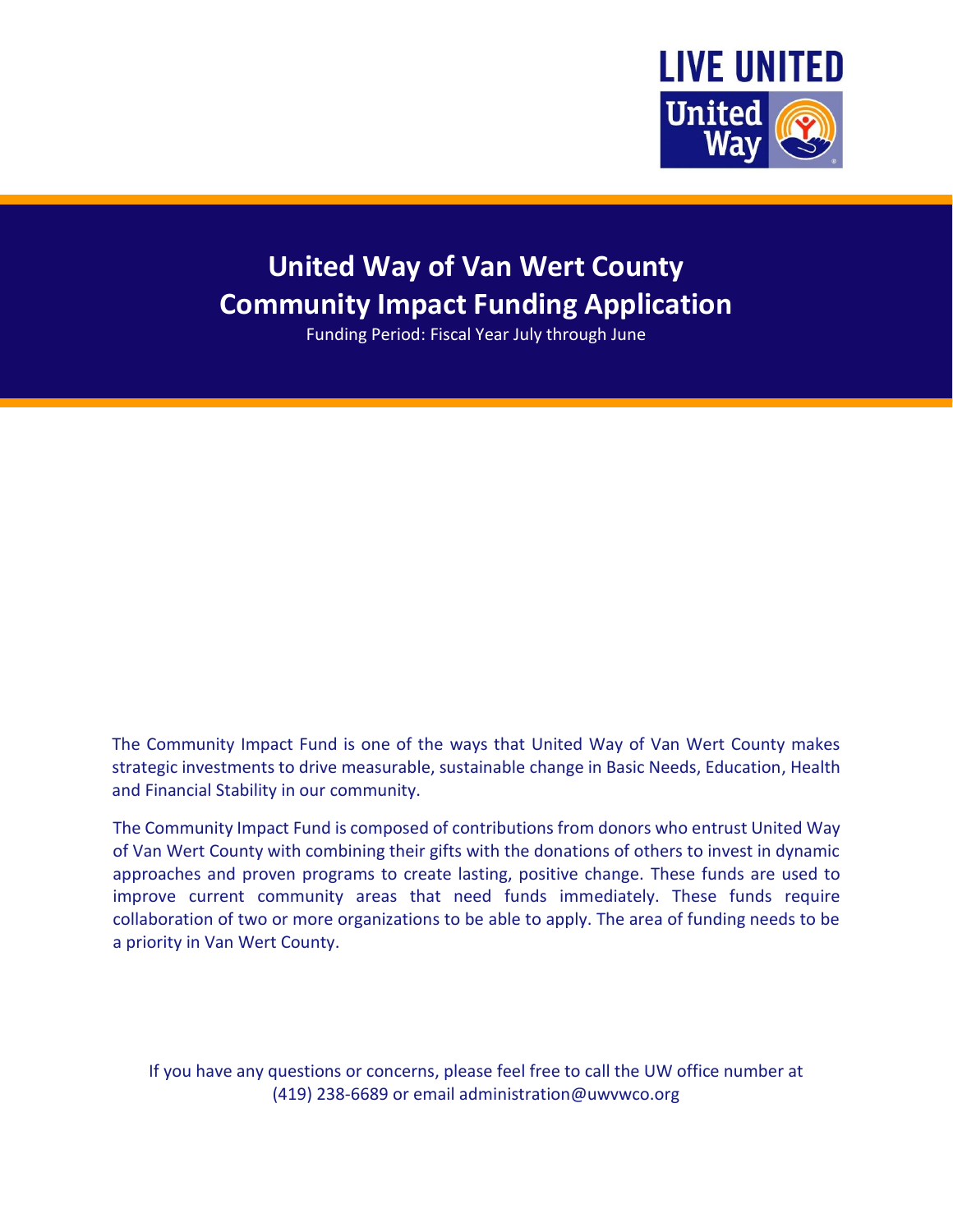## **Section A: ORGANIZATION Information – General**

Please provide the following information about the governing organization that is/will be responsible for providing information for which funding is being requested.

- 1. Organization Name:
- 2. Physical Address:
- 3. Mailing Address:
- 4. Main Office Number:
- 5. Main Contact Person and E-Mail Address:
- 6. Grant Application Contact and E-Mail Address (if different from above):
- 7. Web Site:
- 8. Request Amount (Typical awards granted are \$500 increments):

### **Section B: ORGANIZATION Information – Governing Body**

Please provide the following information about the governing body of the organization that is/will be responsible for providing information for which funding is being requested.

- 1. Is the organization a 501(c)3 in good standing?  $\square$ Yes  $\square$ No
- 2. How many staff members does the organization employ?
- 3. Do you have a voluntary board? If yes, how many members? (Please provide a list of members)

#### **Section D: APPLICANT Information**

*Note: Only ONE application request per organization.* Please provide the following information about the request for which the Organization is requesting funding. This information is intended to assist the Community Impact Committee in comparing programs.

- 1. What is your organization's mission statement?
- 2. Is this program directly related to Basic Needs, Education or Financial Stability?  $\n  $\blacksquare$ Yes  $\n  $\blacksquare$ No$$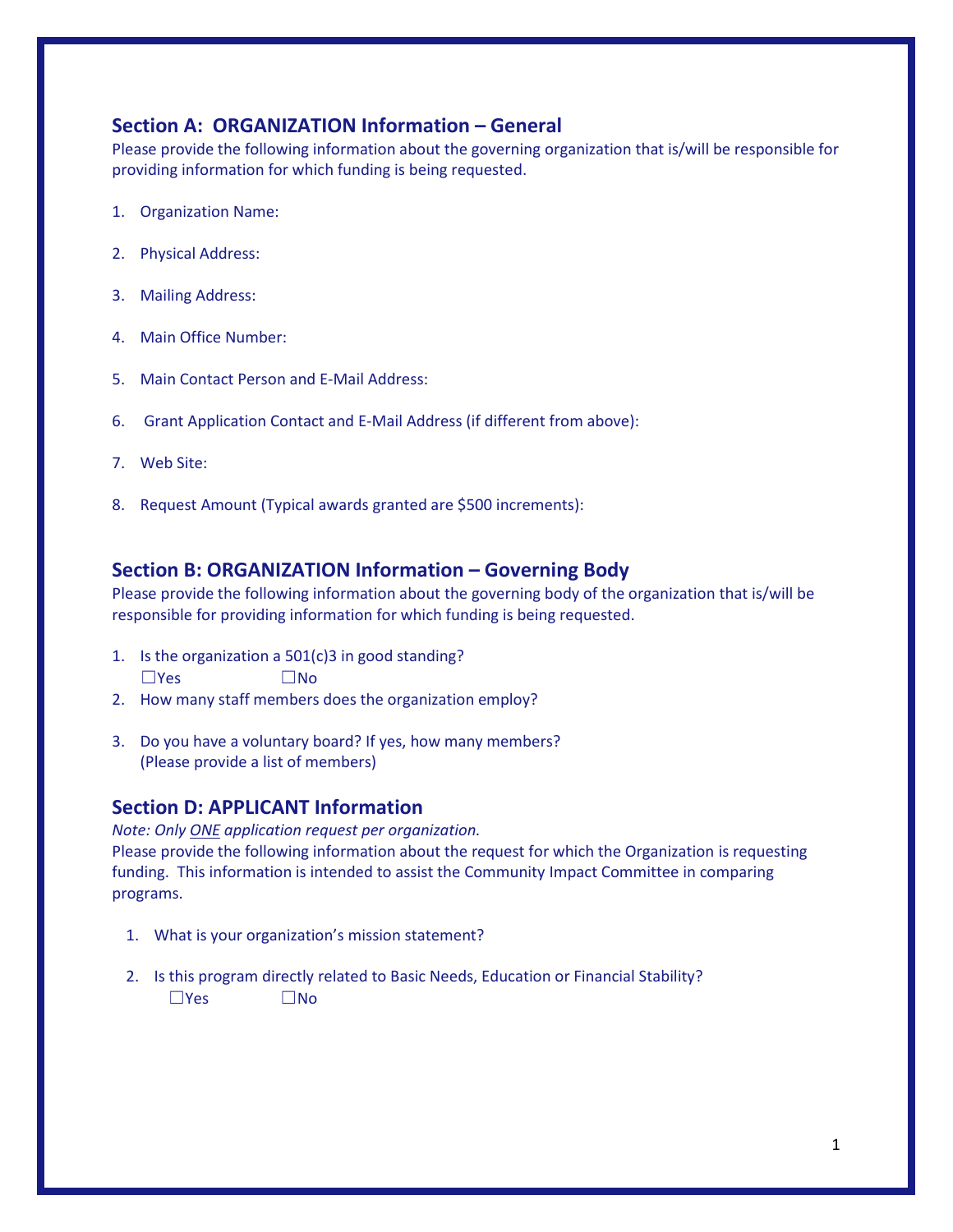3. Please check what **specific** area of Basic Needs, Education, Health or Financial Stability priorities that directly addresses your program. **Check only ONE that best applies to the request:**

#### ☐ **Basic Needs**

To improve the quality of life for children and families by linking them to vital community resources and services.

#### ☐ **Education**

To decrease barriers to educational success by improving the quality of and access to supplemental supports.

#### ☐ **Health**

To help children and families to gain access to health care and improve their quality of life.

#### ☐ **Financial Stability**

To increase the number of opportunities for individuals and families to become economically self-sufficient.

- 4. Please provide a narrative explanation of the request as it directly relates to the selected area above in 500 words or less. (Please attach the budget for the requested project.)
- 5. Please share the measurable purpose of this request. How was the local need identified? (Provide any relevant statistical data/research.)
- 6. What strategies will be implemented in order to accomplish desired outcomes?
- 7. What organization(s) will you be collaborating with on this project?
- 8. Did you receive funding in the previous funding cycle? If yes, please describe how the funds were used.
- 9. If you are awarded funds for this project, how will these funds move this project forward? How will your organization and project be impacted if the funds are not awarded?
- 10. Please complete the **Certification and Approval Signature Form** with necessary signatures and attach at the end of the application. The form certifies that the proposal was considered and approved for submission by the requesting organization's Board of Directors and that all information is complete and accurate.